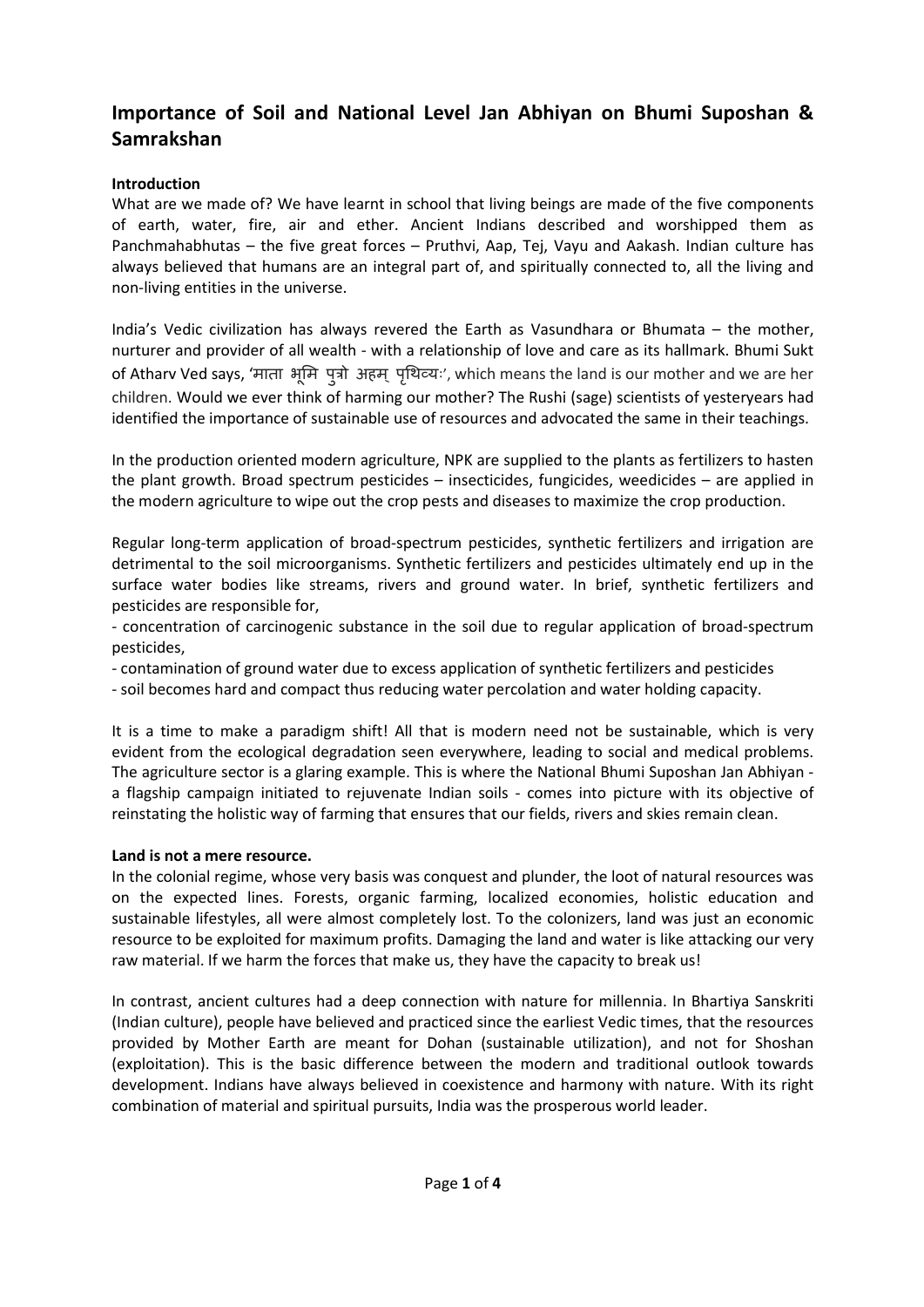Bhartiya Chintan (Indian Thought) on agriculture suggests that farming is not just an income generation activity; but a noble profession that provides healthy food to humanity. This is agri 'culture' in the true sense! It is strongly rooted in the local ecology and natural resources. It insists on self-reliance as well as interdependence.

#### **Indigenous research & practices**

Indian agriculture (Bhartiya Krishi) returns to the soil whatever is extracted ensuring that least harm is caused to the ecology and resources. The ancient knowledge was based on research and documentation. For instance, Krushi Parashar – a treatise on farming and food production - is a compilation of eternal sustainable practices, which are still valid. Vrikshayurved, which is the Ayurved for trees and crops, has tremendous potential to revitalize Indian agriculture. This knowledge should be an integral part of contemporary agricultural research in India.

Over the centuries, several generations of farmers, who are not only cultivators but also innovators and indigenous scientists have prepared several thousand crop varieties and animal breeds suitable to the local climate. Bhartiya Krishi Sanskriti is a union of the practical and time tested knowledge of farmers and systematic documentation of the knowledge by the wise men, women and sages in the form of treatises, suktas etc.

In various parts of India, agricultural land is worshipped at a particular time every year to express gratitude. In some parts, the land is allowed to rest and rejuvenate after cultivation. Celebrations such as Raja Parabo in northern Odisha and Jharkhand signify this spirit of sustainability. Different crop varieties are traditionally grown in different parts, depending upon the climate, water availability and soil conditions. Cattle grazing was traditionally undertaken under supervision on designated pastoral lands to avoid overgrazing in forests. All this enables Bhumi Suposhan, which can be translated as soil enrichment.

#### **Problems of 'modern' agriculture**

During the colonial era, India was forced to follow the European mindset. Post independence, like many other countries, India continued the 'modern' way of farming, partially to overcome the acute food shortage and partly due to the excessive faith in Western solutions, while ignoring the indigenous time-tested knowledge.

Modern chemical agriculture, introduced in the 1960s, is based on the trio of seeds-fertilizerirrigation. Although termed as progressive, it proved to be destructive in the long-term. Few selected high yielding varieties of wheat and rice were used for enhancing India's food production backed up with chemical fertilizers, pesticides and assured irrigation. While, the initiative quadrupled the cereal production, thereby transforming India's fertile areas into 'granaries', it was at the expense of regional crop diversity, ecology and health.

Intensive extractive cultivation, with high water demand, is the soul of modern agriculture. It depends on external inputs such as synthetic fertilizers to manage soil fertility, agrochemicals for pest control, expensive farm equipment for deep tillage, fossil fuels or electricity for pumping water and proprietary seeds of high yielding varieties. It gives blanket recommendations for all geographies and is solely commercially driven, without taking into account local conditions. This leads to soil degradation and severe harm to the ecosystem in the following ways.

- No rest to the soil
- Hardening of the soil, making it impervious
- Decline in soil nutrients and fertility
- Decrease or stagnation in crop production
- Decline in the taste and aroma of produce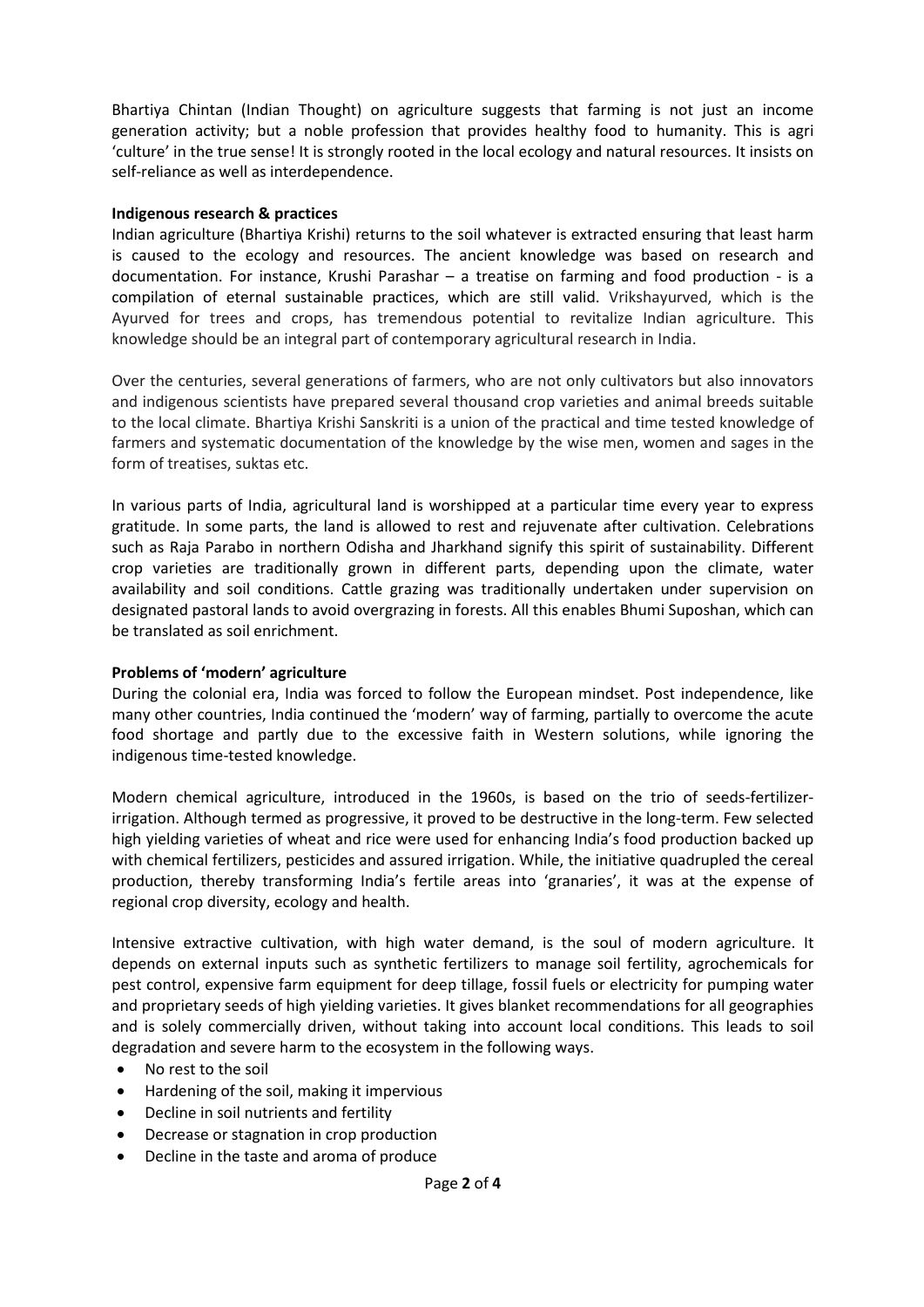- Harm to biological diversity, including micro flora and fauna in the soil
- Pollution of land and ground water

#### **Startling statistics**

Under the present method of farming, every year there is a net deficit of about 10 million tonnes in the nutrients added and extracted from Indian soil. Thus, the land is facing a negative balance of nutrients. Agriculture productivity has also stagnated. The 29<sup>th</sup> report of the Parliamentary Standing Committee on agriculture states that the decadal growth has decreased from 8.4% in 1960-70 to 2.61% in 2000-2010.

A report by National Academy of Agricultural Sciences, states that over 120 million hectares of land in India suffers from degradation. Studies have shown that the annual soil loss rate in India is about 15.35 tonnes per hectare. Excessive use of chemicals is commonplace. For instance, the consumption ratio of nitrogen, phosphorus and potassium (NPK) is 6.7:2.4:1, as against the desirable ratio of 4:2:1. In Punjab and Haryana it is as high as 30:8:1.

High external inputs lead to rising costs, which combined with declining productivity, takes a heavy toll on the socio-economic situation of farmers, with far reaching consequences including indebtedness, suicides, forced urban migration and lack of interest in farming among rural youth. Thus, an erstwhile sustainable economy as well as the ecosystem is ruined. Moreover, there is prevalence of new diseases from eating chemically grown food and drinking poisoned ground water.

Agriculture is at cross roads and it is high time that we revisit our traditional agricultural wisdom – Bhartiya Krishi Chintan. In the shadow of the uncertainty of impacts of the climate change, the world is waking up to the holistic and sustainable agriculture, which ensures cultivation without depleting the soil quality. To our advantage, Bhartiya Krishi Chintan is fundamentally holistic and provides means and ways of sustainable agriculture. Therefore, the choice for the future is obvious. National Bhumi Suposhan Jan Abhiyan endeavours course correction in the present situation for a better tomorrow.

#### **Bhumi Suposhan – The way forward**

Wholesome food and clean drinking water free from harmful chemicals are the basic rights of all. Farmlands naturally rich in nutrients, unpolluted rivers and lakes and rich forests are also important for the long-term wellbeing of humanity.

**Feed Soil to feed the nation** - The Abhiyan envisages enriching the soil by combining the relevant traditional and contemporary inputs. The basis of the Abhiyan is 'feed the soil to feed the nation. It is essential to revive faith in traditional farming wisdom. This can be achieved by exploring the underlying science. The Abhiyan will work towards promoting appropriate eco-friendly techniques for improving soil health and productivity, which are directly related to the availability of humus and microbial diversity.

**Panchgavya** - Towards this end, application of Panchgavya (dung, urine, milk, curd and ghee) of Indian cattle breeds is known to be very useful. Cow dung and urine, used along with jaggery, gram flour, lime, farm waste and vermi-compost greatly enhances the soil. Preparations such as Jeevamrut, Ghan Jeevamrut and Samadhi Khad are advised by experts. Thus, cow protection and conservation of the remaining indigenous breeds of cattle is of paramount importance. Traditional practices such as appropriate crop rotation, mixed cropping, multi-cropping, intercropping, mulching and tree planting on farm bunds are crucial.